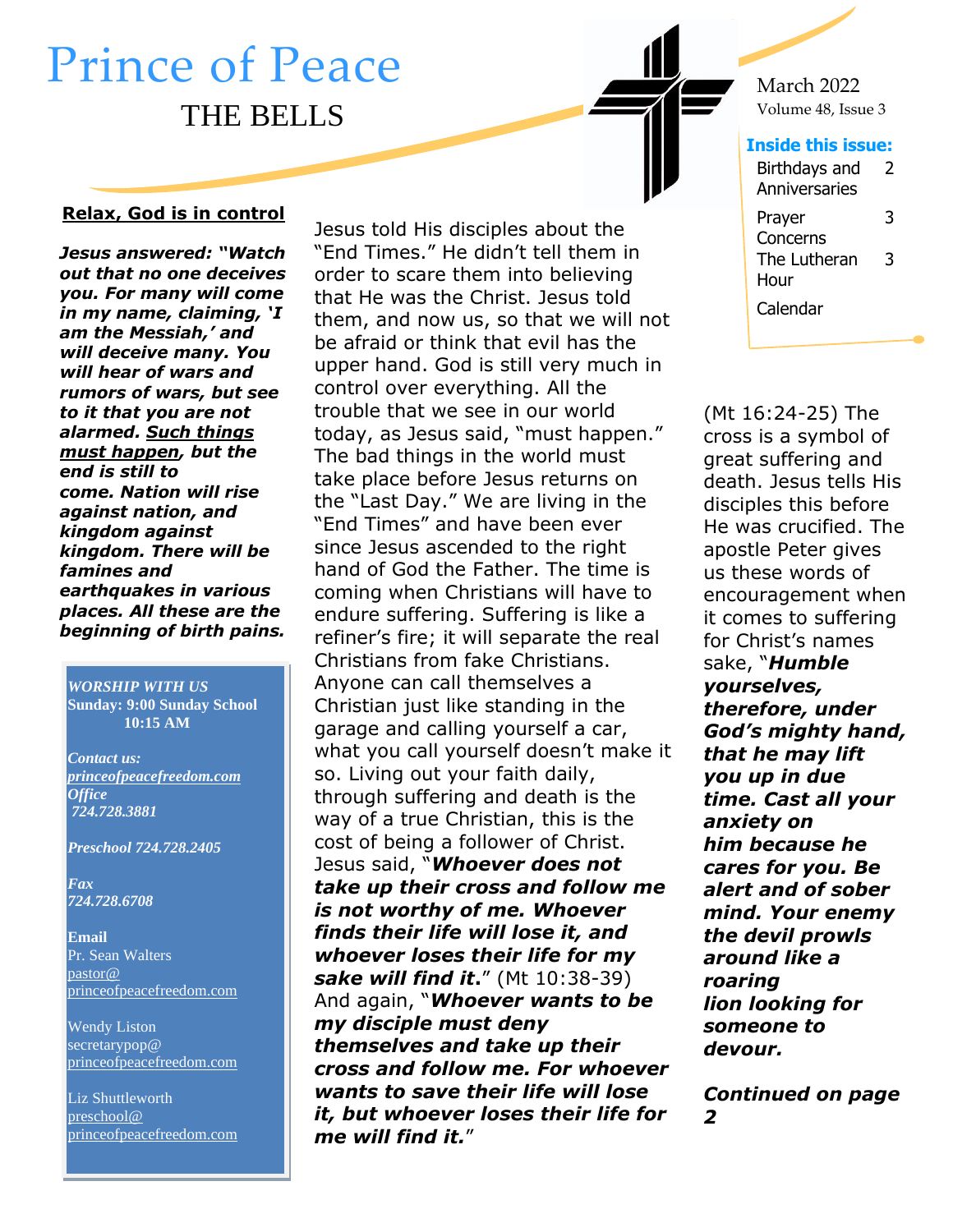*Resist him, standing firm in the faith, because you know that the family of believers throughout the world is undergoing the same kind of sufferings. And the God of all grace, who called you to his eternal glory in Christ, after you have suffered a little while, will himself restore you and make you strong, firm and steadfast. To him be the power for ever and ever. Amen.*" (1 Pt 5:6-11) Our faith only grows through adversity and suffering. If the time comes for you to suffer for Christ's names sake, look to Christ and He will give you strength to endure suffering in this sinful, fallen world and He will guide you to life everlasting in the world to come. Amen.

Your Servant in Christ Pastor Sean

### MARCH BIRTHDAYS AND ANNIVERSARIES

#### **BIRTHDAYS**

| Jim Nord            | $\overline{2}$ |
|---------------------|----------------|
| Joyce Hewlett       | 4              |
| Mirka Fatschel      | 11             |
| Karen McCracken     | 17             |
| Chuck Szabo         | 18             |
| Doug Eckstrom       | 20             |
| Jase Wilson         | 23             |
| <b>Matthew Muto</b> | 23             |
| Sophia Fatschel     | 28             |
| Sandy Parker        | 31             |
|                     |                |

#### **ANNIVERSARIES**

| Brad & Jennifer Weedon | 23 |
|------------------------|----|
|                        |    |

#### **BAPTISMAL BIRTHDAYS**

| Joan Bowen            | 8  |
|-----------------------|----|
| <b>Briana Dulski</b>  | 10 |
| Amy Wilson            | 12 |
| Bonnie Keen           | 20 |
| Joleen Mesing         | 20 |
| Sierrah Altenburg     | 22 |
| <b>Ethel Clayton</b>  | 25 |
| <b>Bob Licht</b>      | 28 |
| <b>Carole Alberts</b> | 29 |
| Justin Mengel         | 30 |
|                       |    |

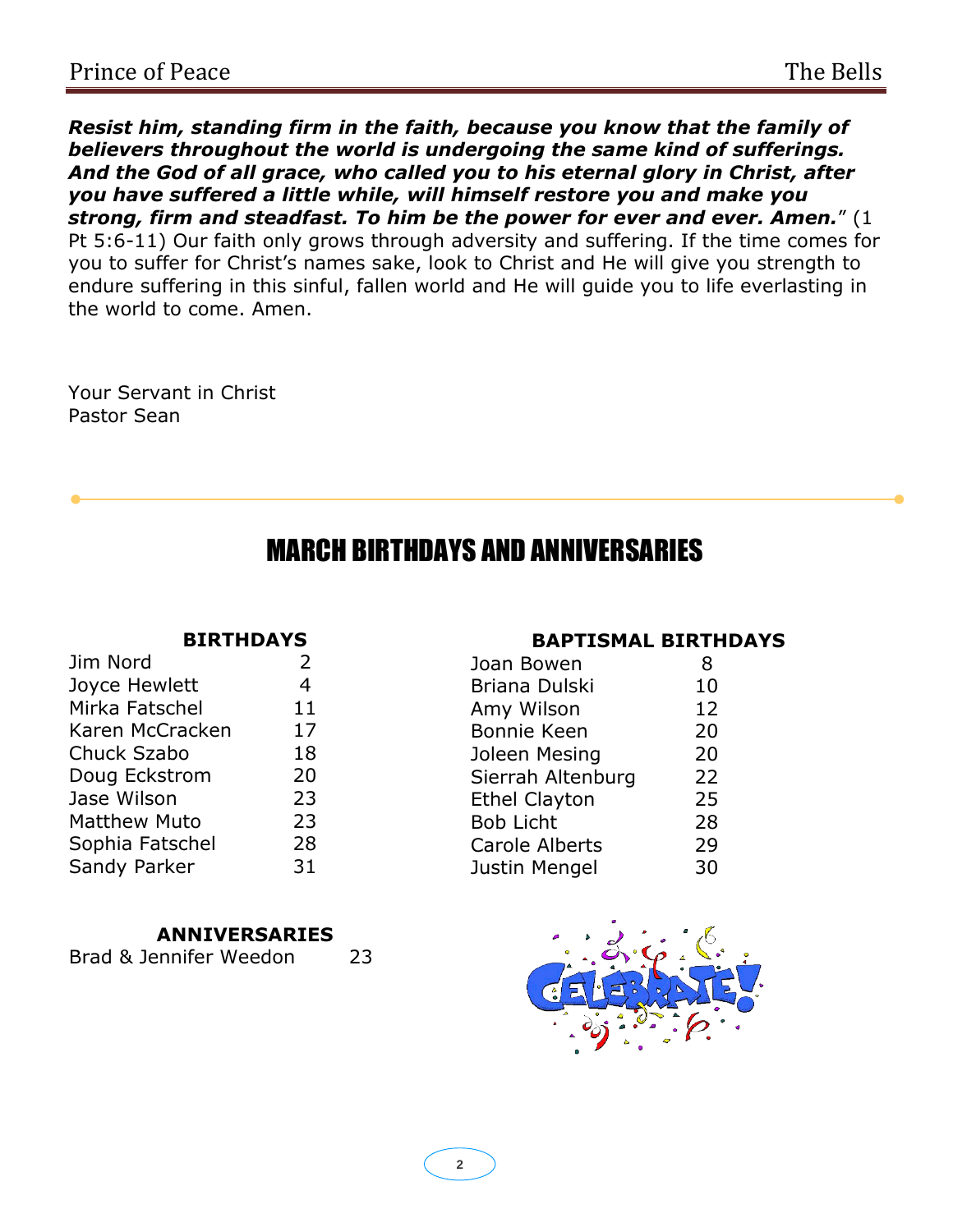### PRAYER CONCERNS

Please keep the following members & friends in your prayers:

- + Dave (Twila's Stepfather), with recurring lung cancer.
- $\ddot{\bullet}$  Zachary Weldon for health concerns.
- **↓** Tony Mannino (Sallie's son).
- $\downarrow$  Joan Bowen.
- $\ddot{\bullet}$  Bill Hewlett, health concerns.
- $\overline{\phantom{a}}$  Betty.
- $\ddot$  Nick.
- $\blacksquare$  Dave.
- $\ddot{ }$  Ian.
- $\overline{\phantom{a}}$  Karen.
- $\ddagger$  John.
- $\ddagger$  Sue.
- $\downarrow$  Debbie.
- $\ddagger$  Jen.
- **↓** Bill Waddell (Joan Bowen's Son).
- $\ddot{\bullet}$  Tammy Eckstrom's nephew, Craig, recovering from a car accident.
- $\ddot{\bullet}$  Tammy Eckstrom's cousin, Rhonda, recovering from a head injury.
- **↓** Brian Ellison, friend of Liz's (preschool teacher).

## LUTHERAN HOUR – MARCH SCHEDULE

*The Lutheran Hour can be heard on channel 1320 WJAS On Sunday Mornings at 7:00 am*

#### **March 6**

"One Thing Needful" Speaker: Rev. Dr. Michael Zeigler The Bible is not a Magic 8-ball; it's a portal into a new world. (Luke 10: 38-42)

#### **March 13**

"No Room for Demons" Speaker: Rev. Dr. Michael Zeigler Why did God allow evil? The Bible doesn't answer that question. The question it does answer is, "In spite of evil, what will God do?" (Luke 11:14-28)

#### **March 20**

"Everything I Have Is Yours" Speaker: Rev. Dr. Michael Zeigler Being very bad can get one lost, but so can being very good. (Luke 15:1-32)

#### **March 27**

"TBD" Guest Speaker: Rev. Dr. Jason Broge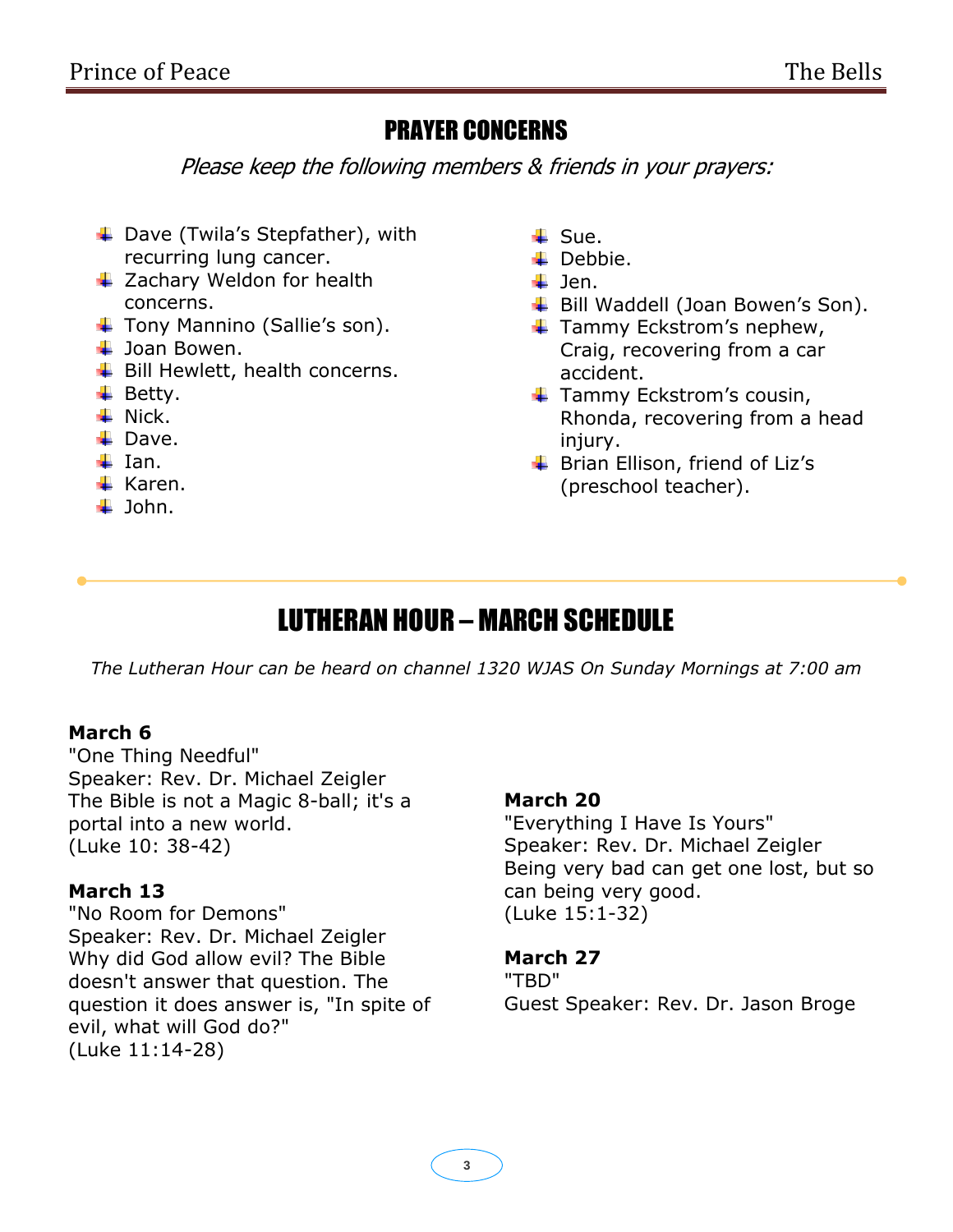### OPERATION CHRISTMAS CHILD UPDATE

Thank you to all of you who have donated items for the shoeboxes. I wanted to share this picture of children receiving their boxes. Here's the post on Facebook:

The details are good, but the greatest gift is Jesus | Today all of our children received their first discipleship class "The Great Adventure" thanks to **Samaritan's Purse &** [Operation Christmas Child](https://www.facebook.com/OCCshoeboxes/?__cft__%5b0%5d=AZWGcPySVePe_WaX5kX5ZJsjyFJsG_zzRNJmciH77pyahU3H12w-CEIhxrkU3VCQpN_uHgN0BPlzsMvj1BS0cRWf46tT2UflI1gXlLrpOg0K5ZeAwQdv9TCql4C_dQCKiixB9dFGqPGZw8U7N64OgJAU0IObflka02KEr2FRAan3hC7HW7QTrgK8wTzd_alRBFbWU_0m_aAcSWPDAV5RIOYC&__tn__=kK-y-R) for blessing the children, through this many children received Jesus as their Savior.



As promised, we are providing a list of items for purchase in March. But remember that if you find a great deal on something – don't leave it at the store just because it's not on this month's list! Many of these items cost less than \$5 so you can buy more than one. If you would like to participate but can't get out to shop for any reason, you can also give \$5 to Tammy Eckstrom or Deb Steigerwald and they will shop for you. As you shop, bring items in and give to Tammy or Deb or place on the table in the Fellowship Hall.

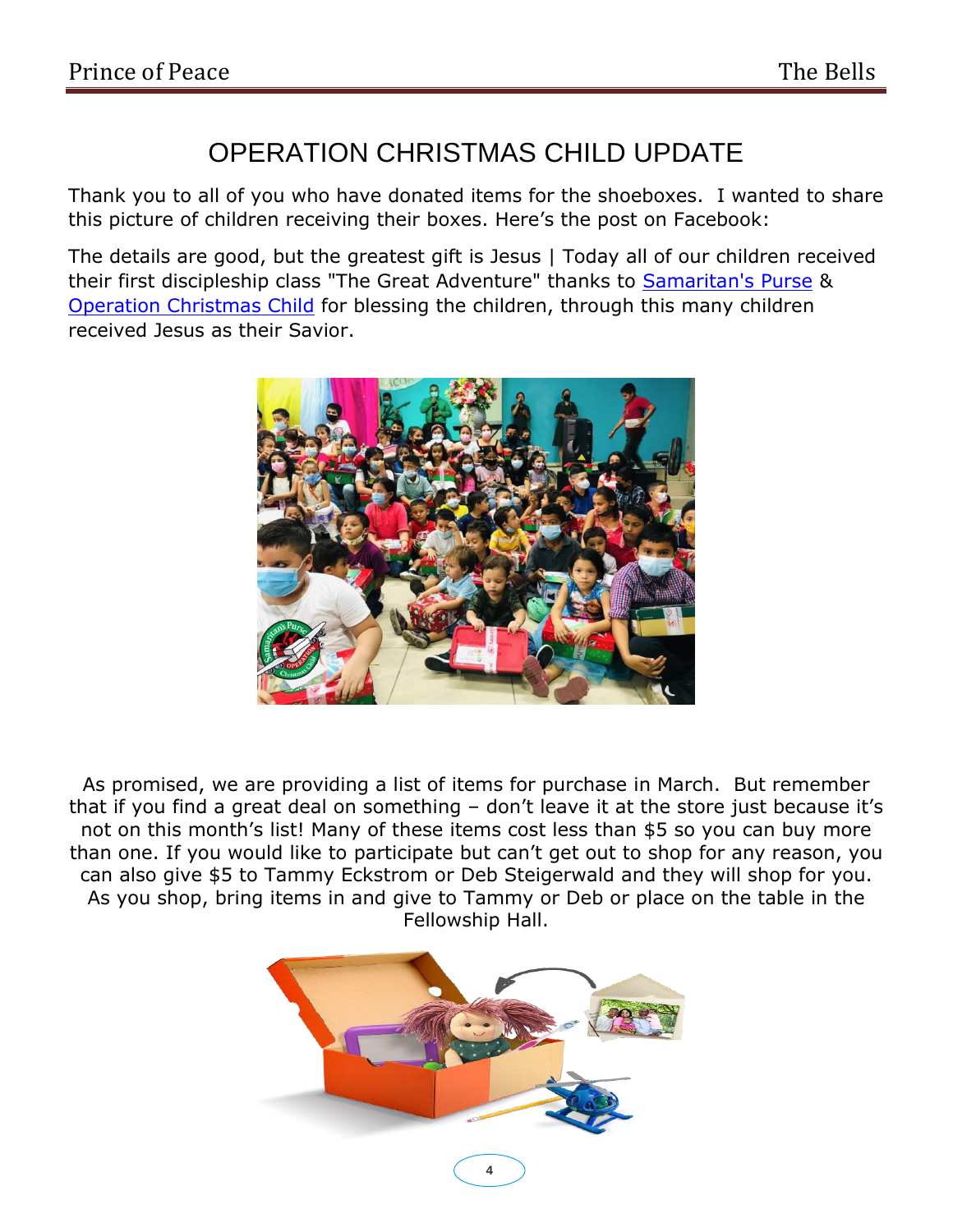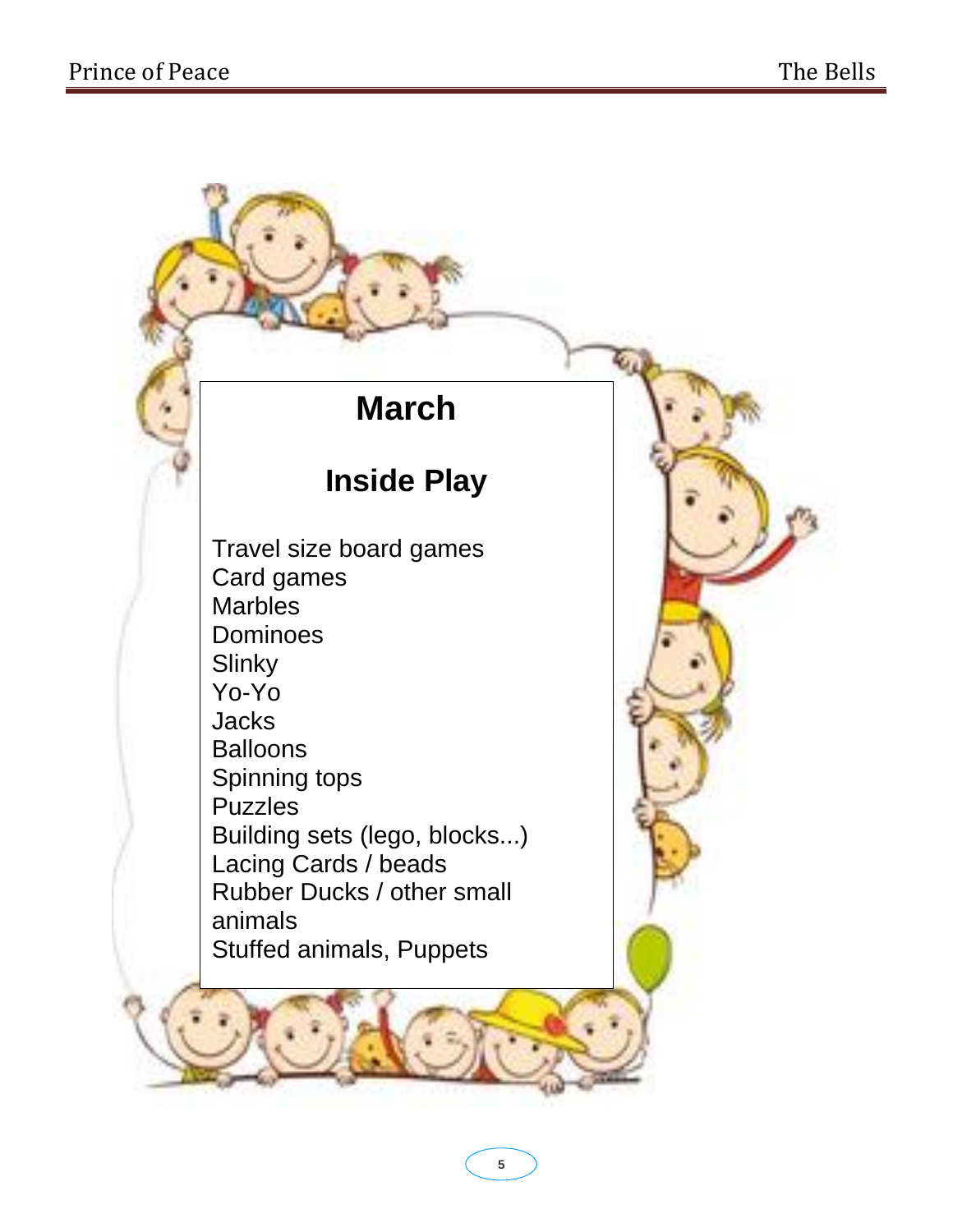### **Mrs. Shuttleworth & Miss Michelle's Preschool News**

#### **Three year olds**

 Our lessons for the month were: Counting, Valentine's Day, and Shadows. We did some shadow matching and shadow dancing! We had so much fun dancing around with our shadows! We counted just about everything we could and they loved coming in to see what we were counting that day! We made some Valentines for our families. They are working hard and some of the things they say are so funny.

#### **Four year olds**

 The lesson this month was about the five senses! We had so much fun with this and the children really enjoyed it! We played a game called "egg full of sounds". I placed twelve different sounds in a dozen of plastic eggs and they had to guess the sound. Then they brought in their own "egg full of sound"! We had so much fun with this! We also played sound bingo, where they only used their ears to listen. They are doing a great job and we are enjoying them!

### *Mrs. Shuttleworth and Ms. Michelle*

### **PRESCHOOL BIBLE LESSON**

This month our theme was "Jesus Loves Me". During class we read stories of how much Jesus loves the children.

We also discussed when the disciples tried to send the children away because they thought Jesus was much too busy for them. However, Jesus stopped the disciples right away! "Let the children come to me," he said. "God's kingdom is made up of his children. Unless someone comes to God as a child does, trusting and believing in him, he will never enter the kingdom of heaven."

The 3-year-olds sang "Jesus Loves Me" at chapel while the 4-year-olds sang "Jesus Loves the Little Children.

There will be no Chapel in March but there will be towards the middle of April. This month we will begin teaching the events of Holy Week, one of the most important stories these children may ever hear.

God's Blessings, Ms Twila & Ms Michelle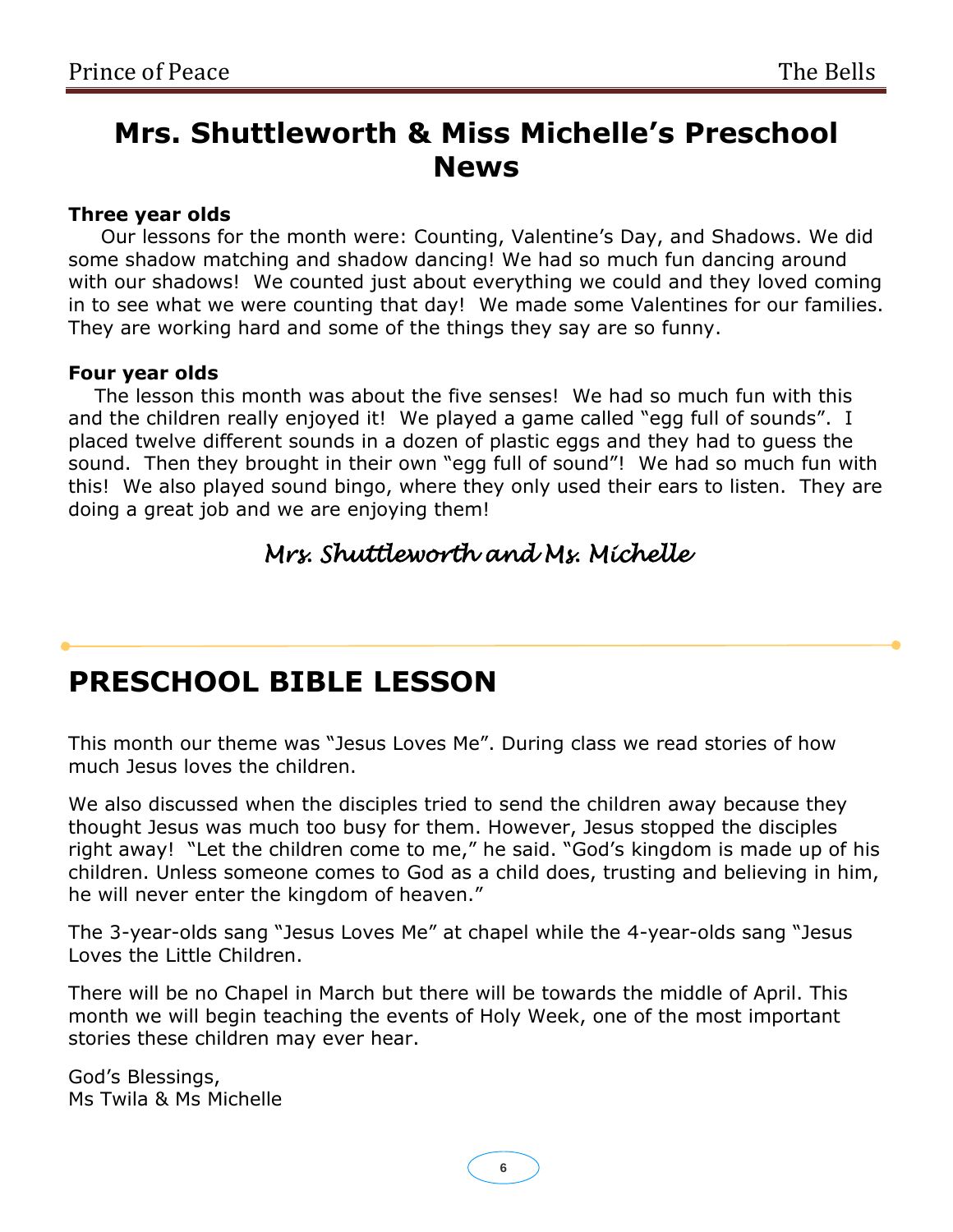## **Mrs. Smith & Miss Twila's Preschool News**

#### *Every good gift and every perfect gift is from above –James 1:17*

February weather has been brutal this year! Is Spring almost here? Springtime will be a much-anticipated break from the crazy, snowy weather.

We learned three new letters this month during writing skills. We learned the letters; E, I and V. February is dental health month. We all practiced brushing our teeth and quizzed the kids about good and bad foods for our teeth. During letter E week we touched on the different kinds of animals that started with letter E. Elephant was the most popular! Also during letter E week we learned to address an ENVELOPE and send "someone special" a Valentine. During letter V week we drew and colored a valentine and we also completed our writing skills books. During letter I week we talked about and tasted different kinds of ice cream. WOW, were we busy!

Our four year old classes are really getting ready to head off to kindergarten in the fall. The students did a math lesson using valentine conversation hearts. They come in a variety of colors. We each got a heaping handful of hearts and had to count them and chart the colors they received. At the end of the lesson they had a special treat and were allowed to eat them. Yummy!!

The four year old classes are finally getting back to some normal. We took a field trip to Urban Air in Cranberry Twp. Because one of our grandparents works there and sponsored a field trip. We had lots of physical activity while we were there and even finished off the day with pizza!

Just a reminder: we are now accepting OPEN enrollment for the 2022-2023 preschool year for both the three year old and the four year old classes. Referrals are always appreciated!

Let's hope Spring comes in like a LAMB!!

Until Next Month, Many Blessings, Mrs. Smith & Miss Twila